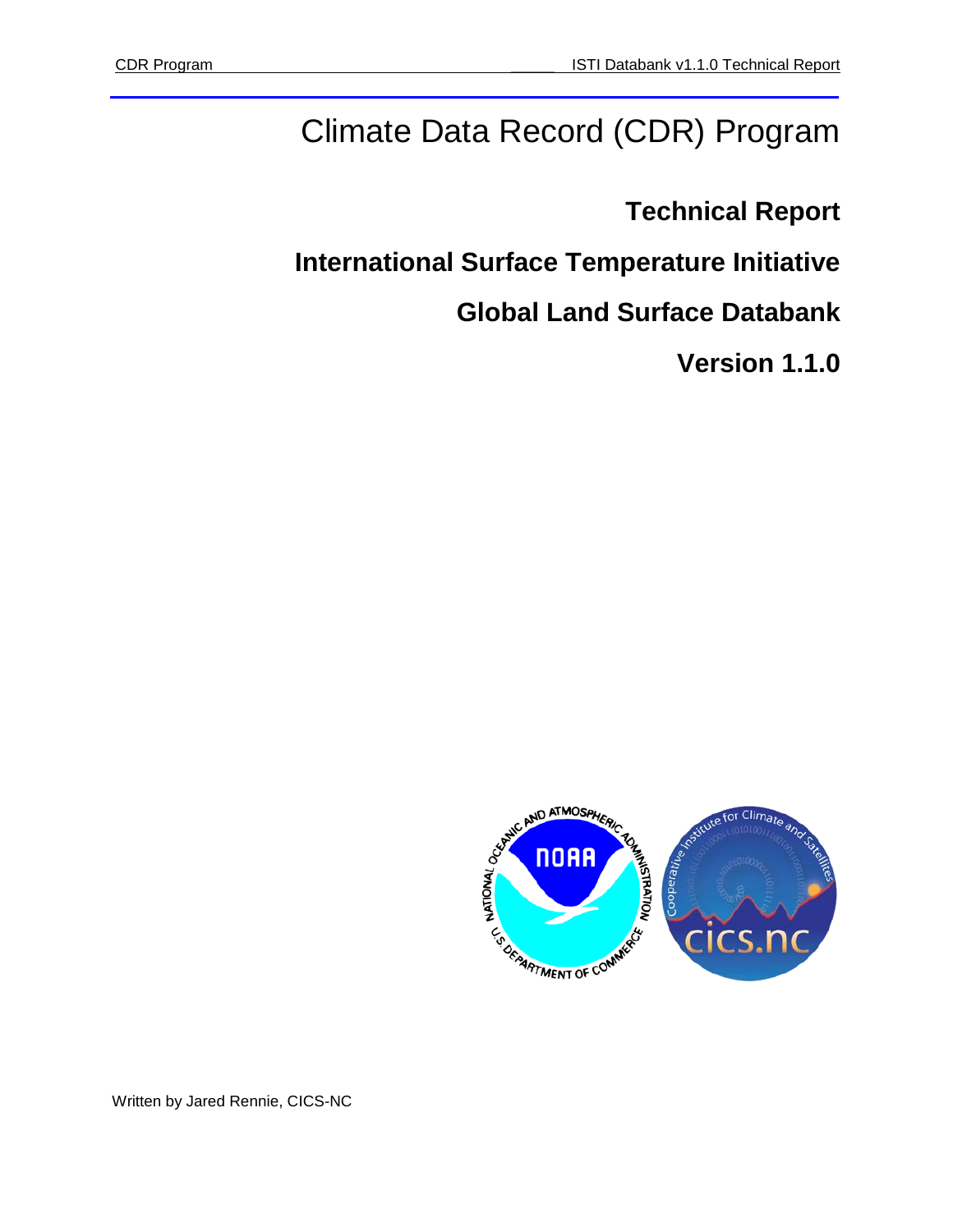#### **1. Introduction**

The purpose of this document is to provide an update to the International Surface Temperature Initiative's (ISTI) global land surface temperature databank. This dataset contains global monthly mean temperature (maximum, minimum, and mean) on multiple time scales. Data are collected from in situ networks as well as other national and international providers. The ISTI Steering Committee was formed in 2010 and they convened a Databank Working Group (DWG) to oversee the development and management of the databank. The process builds on past efforts to construct a new global land surface dataset, paying special attention to ensuring users can fully understand the provenance of the data in the merged holding to the extent that it is known.

In June 2014, the first version of the global databank was released (Rennie *et al*., 2014), which included data from nearly 50 different sources and an algorithm to resolve duplicate stations and piece together complete temperature time series. Since then, there have been monthly updates, appending new data to existing stations. Thanks to user feedback, along with additional analysis, minor changes were introduced and implemented to the merge program to ensure the most accurate data were incorporated in the final product. This, along with updates to current sources required a small change to the versioning system. The remainder of this document will highlight the changes implemented in the global land surface databank, version 1.1.0. More information about the structure of the databank, including sources, formats, and merge algorithm, can be found on the databank website [\(www.surfacetemperatures.org/databank\)](http://www.surfacetemperatures.org/databank)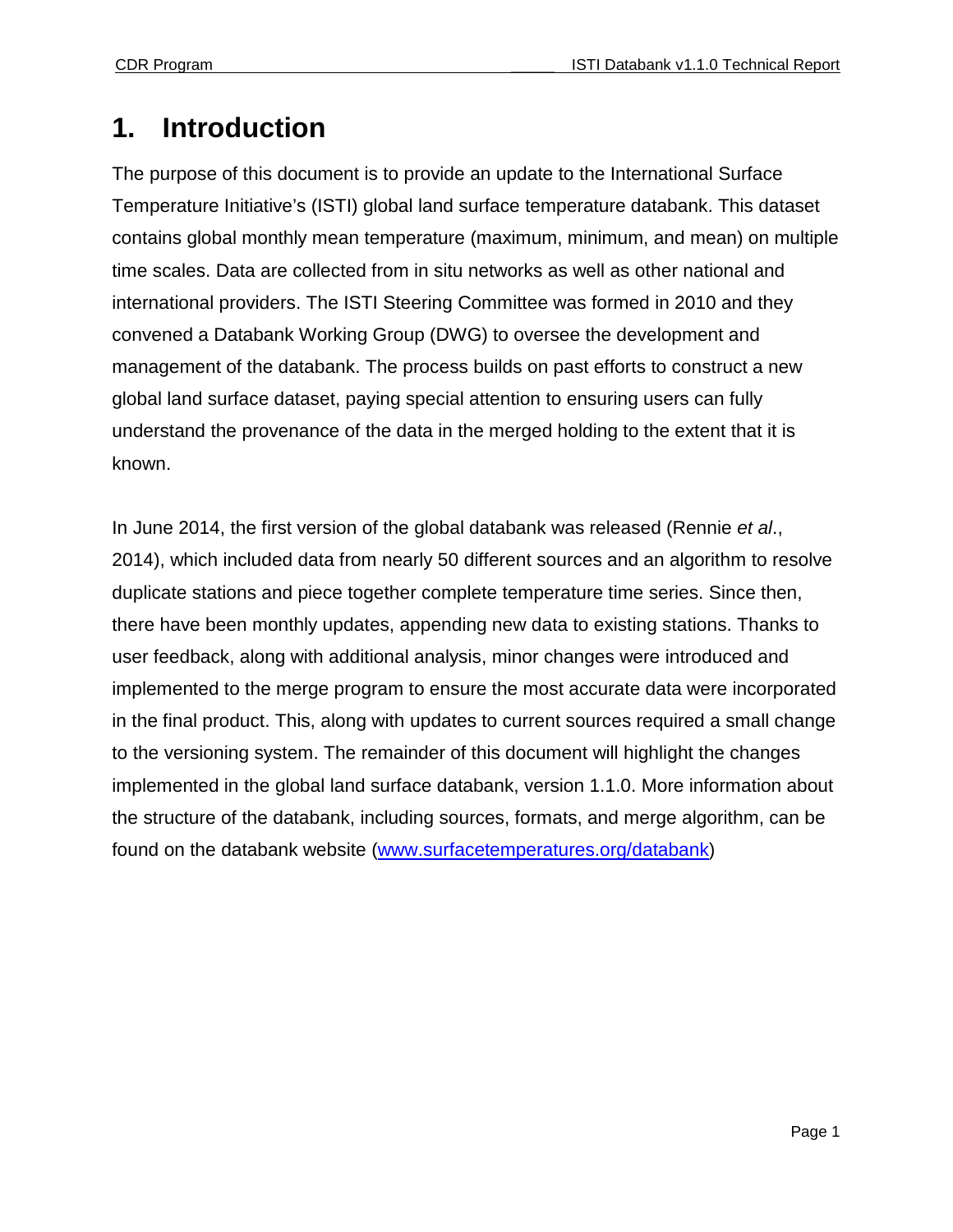#### **2. Updates to Stage 1 and Stage 2 Data**

The databank design includes six data Stages, starting from the original observation to the final quality controlled and bias corrected products. For the purposes of this update, only three stages were modified: digitized data (Stage One), data converted to a common format (Stage Two), and the merged dataset (Stage Three).

The highest priority source comes from the Global Historical Climatology Network – Daily (GHCN-D) dataset (Menne *et al.* 2012). In June 2015, GHCN-D underwent a large update, which included a new average temperature element (TAVG), along with the addition of 1,400 stations that are a part of the World Meteorological Organization's (WMO) Regional Basic Climatology Network (RBCN). Because these stations are important for real time updates, it was necessary to include this new version in the latest merge.

Further assessment was also done on one of our sources known as "russsource." This source contained over 36,000 stations reporting maximum and minimum temperature. While the original format was consistent across all stations, it was discovered that this source included 27 individual sources. It was decided to split these sources up and place them individually in the merge following the source hierarchy defined by the databank working group. Because of some duplication with sources used in GHCN-D, only 20 of the 27 sources were included. In addition, station ID's were brought into the Stage Two data, so that the merge's ID test could be implemented. The same was done for the source known as "ghcnsource."

Other than the above, no additional sources were added to the source hierarchy (Table 1). One source however was removed (crutem4), because it was determined that the use of these stations as a last resort was causing stations to be unique because of the data changes through bias corrections. Candidate stations from crutem4 were matched with their respective target stations through metadata tests, but were chosen as unique from the data tests, because of these corrections. In order to avoid excessive station duplication, this source was removed.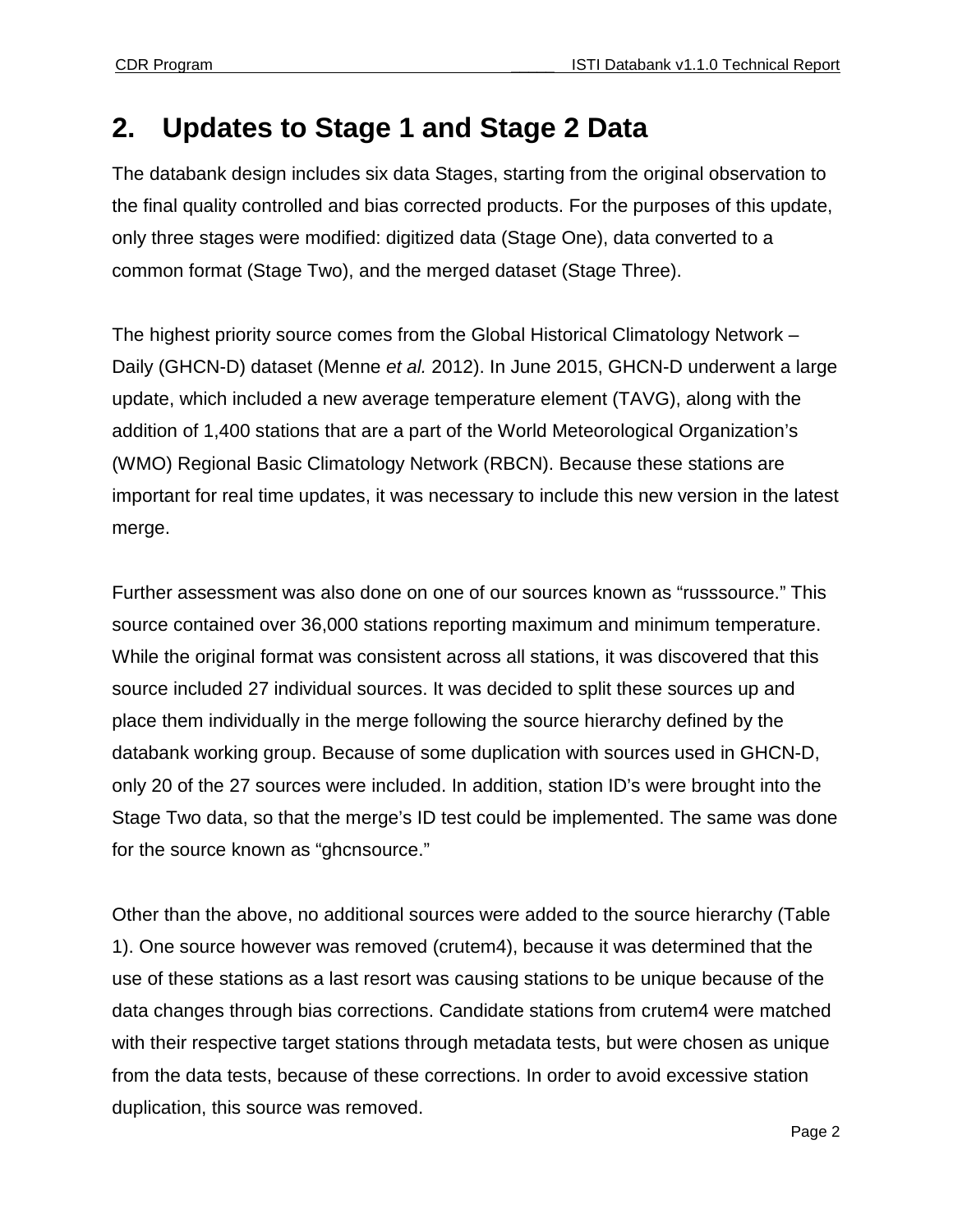#### **3. Changes to Merge Algorithm**

The merge algorithm, as described by Rennie *et al.* 2014, underwent no code changes. However, a couple of thresholds were modified in order to maximize the amount of data the final recommended product would have (Table 2). The thresholds are defined in a configuration file that is required for the program to run successfully.

The first step of the merge algorithm takes into account the metadata between a target and candidate station, including the stations latitude, longitude, elevation and name. A quasi-probabilistic comparison is made and the result is a metadata metric between 0 and 1. In version 1.0.0, this metric needed to pass a threshold of 0.50 in order to be considered for merging. Analysis showed that too many stations were being pulled through and forcing merges between stations that shouldn't have. As a result, a stricter threshold of 0.75 was applied, in order to avoid this issue.

In addition, once a candidate station is chosen to merge with a candidate station, it needs to fill in a gap of at least 60 months (5 years) in order to be added to the target station. It was determined that this gap was too large, and target stations with short gaps in its data were not being filled in by qualifying candidate stations. This gap threshold has been reduced to 12 months as a result.

Similar to version 1.0.0, all decisions made were tested against an independent dataset generated from hourly data for US stations available in the Integrated Surface Dataset (Smith *et al.* 2011). Results, shown in Table 3, show a small change between the results of version 1.0.0 and version 1.1.0.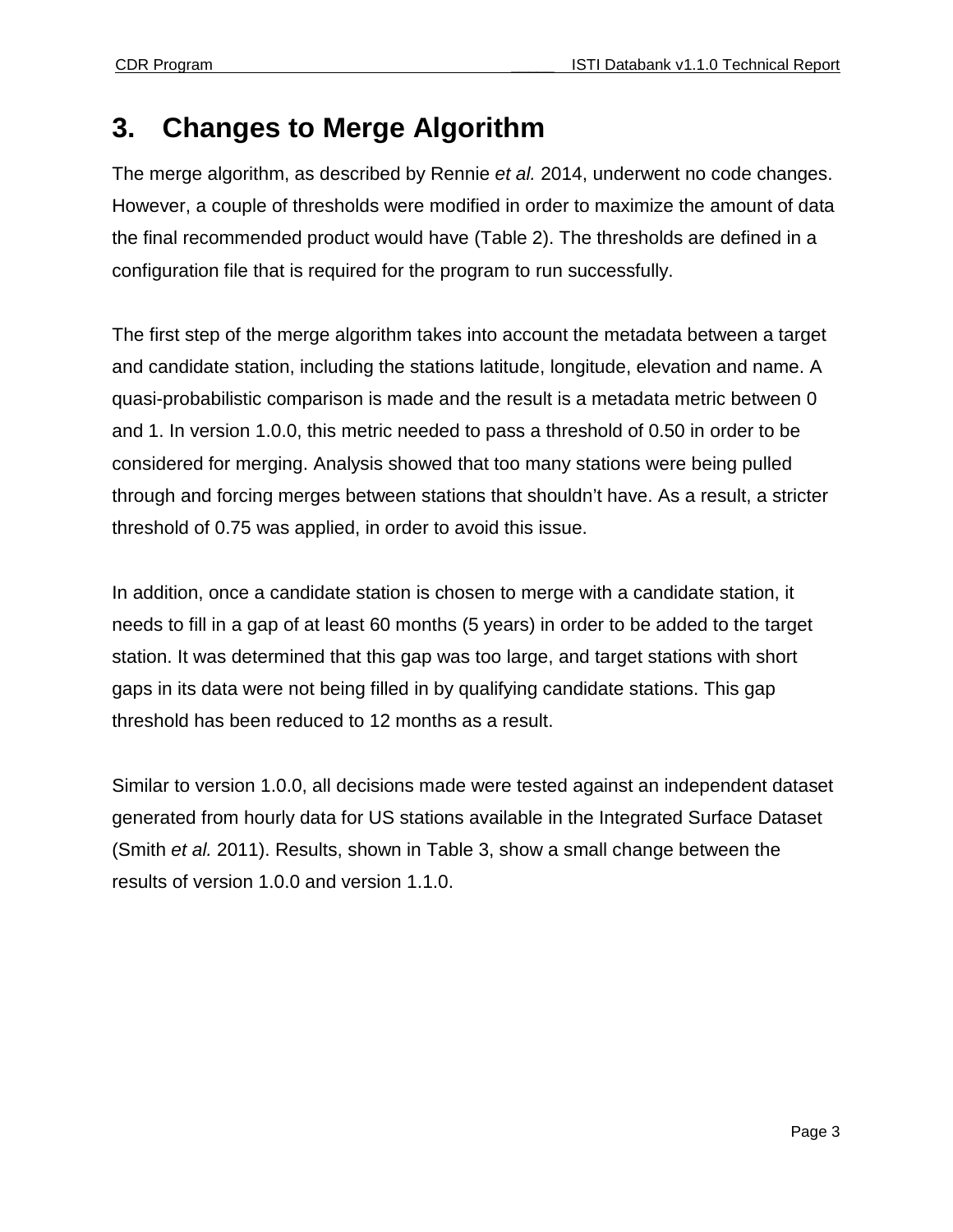### **4. Results**

Version 1.1.0 of the recommended merge contains 35,932 stations (Figure 1), nearly 4,000 stations more than v1.0.0 (32,142). Figure 2 depicts that the addition of stations reflect the most recent period, as there is relatively a 10% increase in the number of stations since 1950. It should be noted that there is a drop in coverage prior to 1950 with the new version. However it is the author's opinion that this was reflected by removing crutem4 as one of the sources. Including this source had made candidate stations unique, due to differences in its data as a result of the data providers bias corrections. While the number of stations is lower during this time period for v1.1.0, it should be noted that the number of gridboxes used in analysis (Figure 3) was either equal, or slightly higher than v1.0.0.

Stage Three normally includes a merge recommended and endorsed by ISTI, along with variants showing the structural uncertainty of the algorithm. Due to time constraints, these variants are not available, however will be provided at a later date.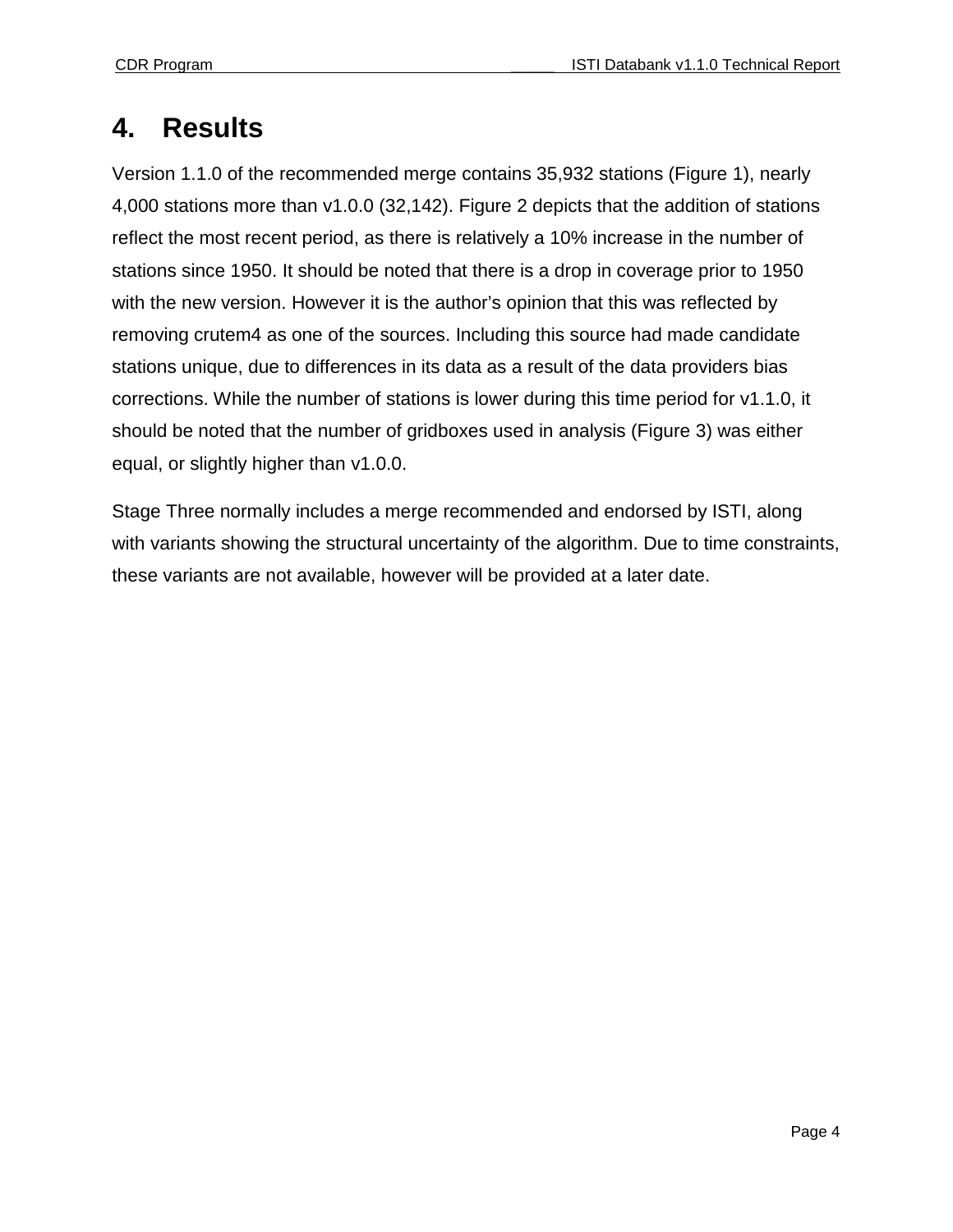### **5. References**

Menne MJ, Durre I, Vose RS, Gleason BE, Houston TG. 2012. An Overview of the Global Historical Climatology Network-Daily Database. *Journal of Atmospheric and Oceanic Technology* **29**, 897-910, doi: 10.1175/JTECH-D-11-00103.1.

Rennie, J. J., Lawrimore, J. H., Gleason, B. E., Thorne, P. W., Morice, C. P., Menne, M. J., Williams, C. N., de Almeida, W. G., Christy, J.R., Flannery, M., Ishihara, M., Kamiguchi, K., Klein-Tank, A. M. G., Mhanda, A., Lister, D. H., Razuvaev, V., Renom, M., Rusticucci, M., Tandy, J., Worley, S. J., Venema, V., Angel, W., Brunet, M., Dattore, B., Diamond, H., Lazzara, M. A., Le Blancq, F., Luterbacher, J., Mächel, H., Revadekar, J., Vose, R. S. and Yin, X. (2014), The international surface temperature initiative global land surface databank: monthly temperature data release description and methods. *Geoscience Data Journal*, **1**: 75–102. doi: 10.1002/gdj3.8

Smith A, Lott N, Vose RS. 2011. The Integrated Surface Database: recent developments and partnerships. Bulletin of the American Meteorological Society **92**: 704–708, doi: 10.1175/2011BAMS3015.1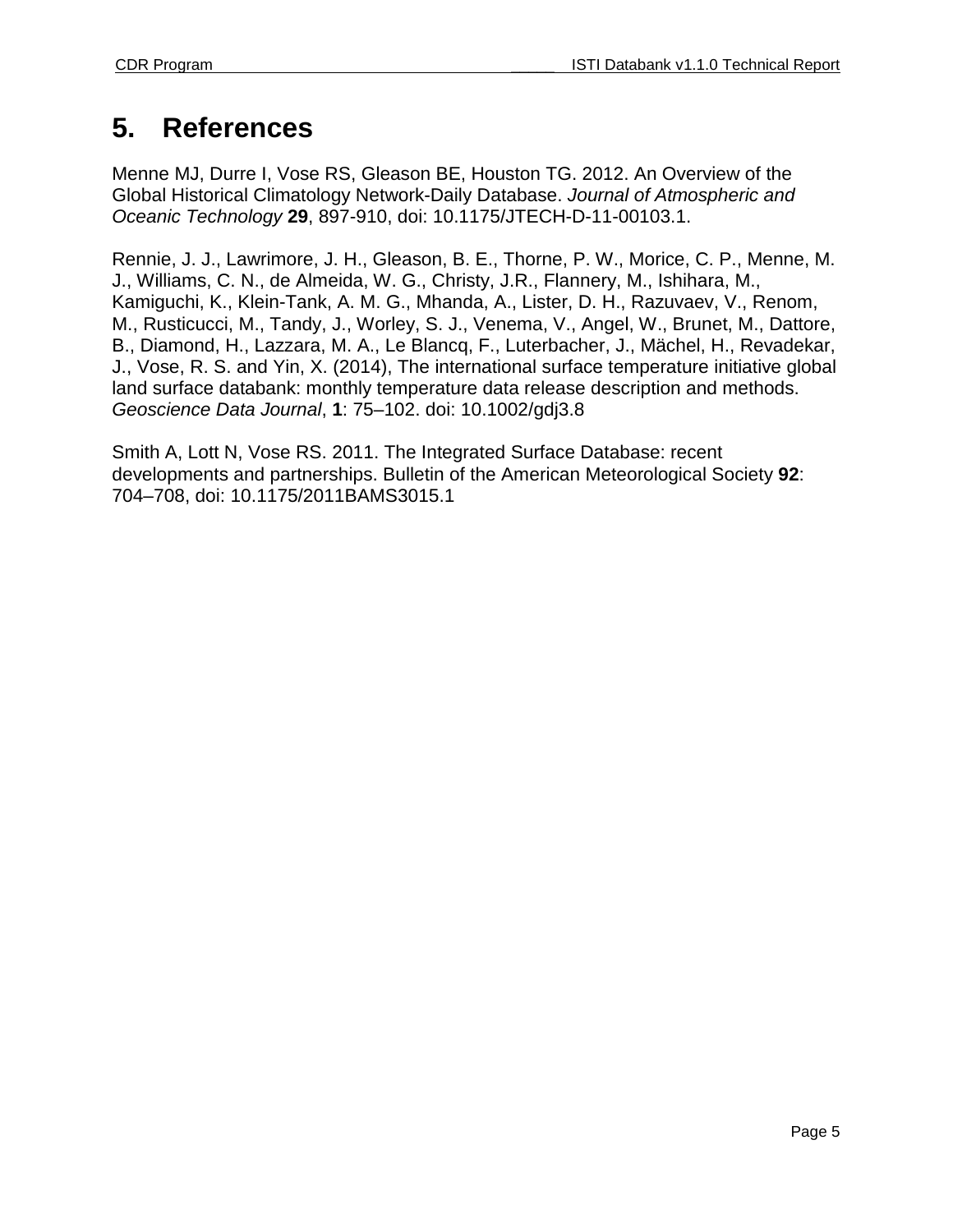# **6. Tables**

**Table 1.** Summary of Stage Two sources, in prioritized form, used for the recommended version of the merge program, version 1.1.0.

| <u>#</u>       | <b>Name</b>            | Tx        | Tn           | <b>Tg</b>    | <u>#</u> | <b>Name</b>              | Tx | Tn | <b>Tg</b>    |
|----------------|------------------------|-----------|--------------|--------------|----------|--------------------------|----|----|--------------|
| $\mathbf{1}$   | ghcnd                  | Y         | Y            | Y            | 35       | ukmet-hist               | Y  | Y  | $\mathsf{N}$ |
| $\overline{2}$ | mexico                 | Υ         | Υ            | $\mathsf{N}$ | 36       | knmi                     | Υ  | Υ  | Υ            |
| 3              | vietnam                | Υ         | Υ            | $\mathsf{N}$ | 37       | eklima                   | Υ  | Υ  | Υ            |
| $\overline{4}$ | usforts                | Υ         | Υ            | N            | 38       | russsource-antarctica    | Υ  | Υ  | N            |
| 5              | channel-islands        | Υ         | Y            | $\mathsf{N}$ | 39       | russsource-argentina     | Υ  | Υ  | $\mathsf{N}$ |
| 6              | ecuador                | Υ         | Υ            | $\mathsf{N}$ | 40       | russsource-brazil        | Υ  | Υ  | $\mathsf{N}$ |
| 7              | pitcairnisland         | Υ         | Υ            | N            | 41       | russsource-chile         | Υ  | Υ  | N            |
| 8              | giessen                | Υ         | Y            | N            | 42       | russsource-cuba          | Υ  | Υ  | $\mathsf{N}$ |
| 9              | brazil-inmet           | Υ         | Υ            | $\mathsf{N}$ | 43       | russsource-greece        | Υ  | Υ  | ${\sf N}$    |
| 10             | brazil                 | Υ         | Y            | N            | 44       | russsource-indonesia     | Υ  | Υ  | $\mathsf{N}$ |
| 11             | argentina              | Υ         | Υ            | N            | 45       | russsource-iran          | Υ  | Υ  | N            |
| 12             | greenland              | Υ         | Y            | $\mathsf{N}$ | 46       | russsource-new_zealand   | Υ  | Υ  | $\mathsf{N}$ |
| 13             | india                  | Υ         | Υ            | $\mathsf{N}$ | 47       | russsource-south_africa  | Υ  | Υ  | N            |
| 14             | gsn-sweden             | Υ         | Υ            | Υ            | 48       | russsource-mexico        | Υ  | Υ  | N            |
| 15             | canada-raw             | Υ         | Y            | Υ            | 49       | russsource-fao           | Υ  | Υ  | $\mathsf{N}$ |
| 16             | wwr                    | Υ         | Υ            | Υ            | 50       | russsource-fwa           | Υ  | Υ  | N            |
| 17             | colonialera            | Υ         | Υ            | N            | 51       | russsource-australia     | Υ  | Υ  | $\mathsf{N}$ |
| 18             | east-africa            | Υ         | Y            | Υ            | 52       | russsource-australia_de  | Υ  | Υ  | N            |
| 19             | uganda                 | Υ         | Υ            | Y            | 53       | russsource-australia_wwr | Υ  | Υ  | N            |
| 20             | antarctica-aws         | Υ         | Υ            | $\mathsf{N}$ | 54       | russsource-ghcn          | Υ  | Υ  | $\mathsf{N}$ |
| 21             | antarctica-palmer      | Υ         | Υ            | Υ            | 55       | russsource-climat        | Υ  | Υ  | ${\sf N}$    |
| 22             | antarctica-southpole   | Υ         | Y            | Y            | 56       | russsource-conus_climat  | Υ  | Υ  | $\mathsf{N}$ |
| 23             | ispd-swiss             | ${\sf N}$ | $\mathsf{N}$ | Υ            | 57       | russsource-ak_hi_climat  | Υ  | Υ  | ${\sf N}$    |
| 24             | ispd-ipy               | N         | N            | Υ            | 58       | germany                  | N  | N  | Υ            |
| 25             | ispd-sydney            | N         | N            | Y            | 59       | ghcnsource               | N  | N  | Υ            |
| 26             | antarctica-scar-reader | N         | N            | Υ            | 60       | wmssc                    | N  | N  | Υ            |
| 27             | mcdw                   | N         | N            | Υ            | 61       | central-asia             | Υ  | Υ  | Υ            |
| 28             | spain                  | Υ         | Υ            | Υ            | 62       | arctic                   | N  | N  | Υ            |
| 29             | uruguay-inia           | Υ         | Υ            | Υ            | 63       | histalp                  | N  | N  | Υ            |
| 30             | uruguay                | Υ         | Υ            | ${\sf N}$    | 64       | hadisd                   | Υ  | Υ  | ${\sf N}$    |
| 31             | swiss-digihom          | Υ         | Υ            | Υ            | 65       | climat-uk                | Υ  | Υ  | Υ            |
| 32             | ispd-tunisia-morocco   | Υ         | Υ            | Υ            | 66       | climat-prelim            | Υ  | Υ  | Υ            |
| 33             | sacad_non-blended      | Υ         | Υ            | Υ            | 67       | mcdw-unpublished         | N  | N  | Υ            |
| 34             | japan                  | Υ         | Υ            | Υ            |          |                          |    |    |              |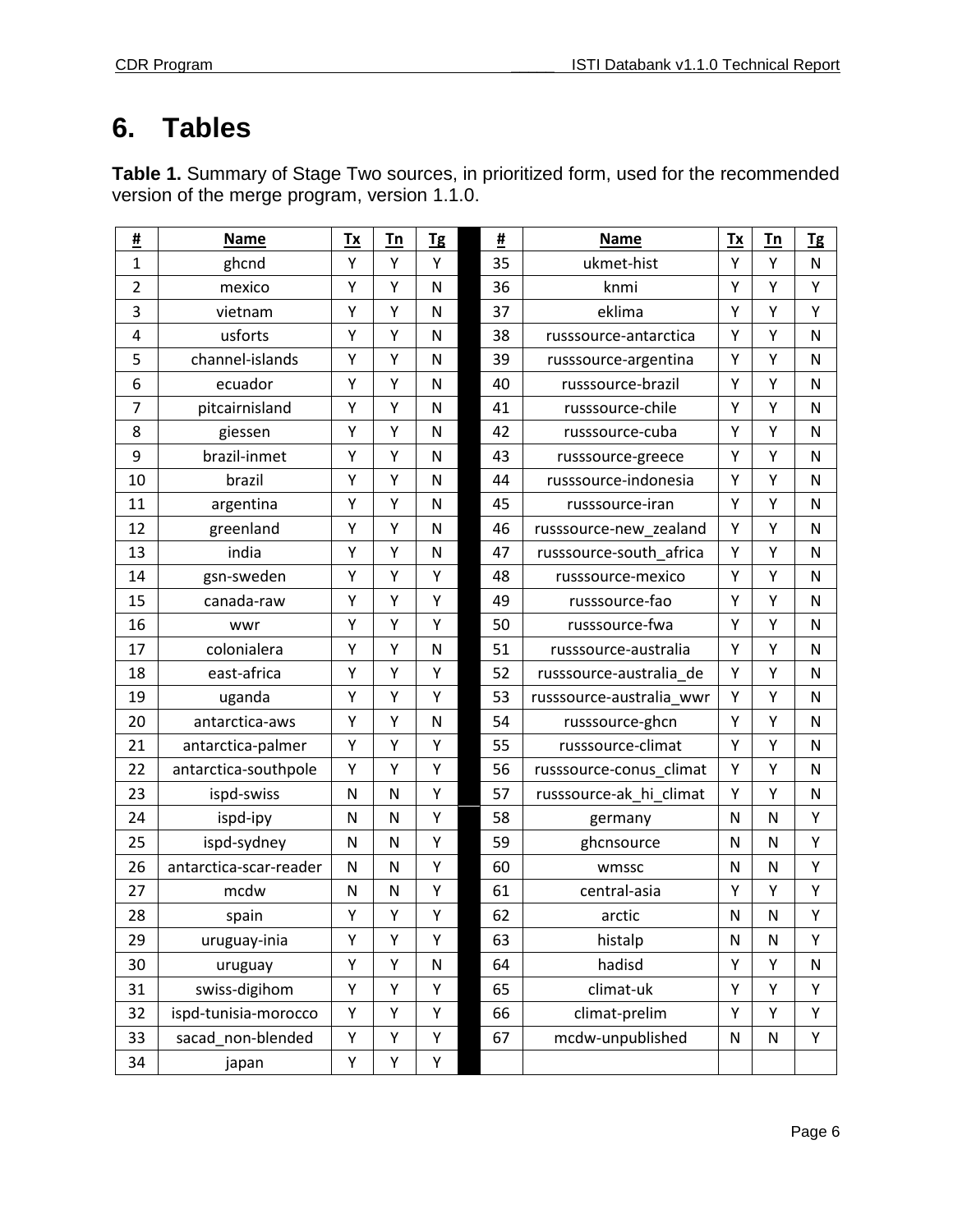**Table 2.** List of user defined thresholds in the merge program (version 1.0.0 and version 1.1.0). Changes are noted in red. These thresholds can be altered in the configuration file. Note that the first metadata threshold must be less than the second.

| <b>Name</b>      | <b>Description</b>                 | <b>Version</b><br>1.0.0 | <b>Version</b><br>1.1.0 |  |
|------------------|------------------------------------|-------------------------|-------------------------|--|
| Metadata         | The first metadata threshold that  |                         |                         |  |
| <b>Threshold</b> | takes into account the distance,   | 0.50                    | 0.75                    |  |
|                  | height, and jaccard metrics        |                         |                         |  |
|                  | The second metadata threshold      |                         |                         |  |
| Metadata         | used if there is no overlap period | 0.90                    | 0.90                    |  |
| Threshold2       | between the target and             |                         |                         |  |
|                  | candidate station (higher than     |                         |                         |  |
|                  | the first metadata threshold)      |                         |                         |  |
| Posterior        | Threshold where TMAX/TMIN          |                         |                         |  |
| <b>Threshold</b> | candidate station has to exceed    | 0.50                    | 0.50                    |  |
| Same-TXN         | in order to merge with the target  |                         |                         |  |
|                  | station                            |                         |                         |  |
| Posterior        | Threshold where TMAX/TMIN          |                         |                         |  |
| <b>Threshold</b> | candidate station has to exceed    | 1.30                    | 1.30                    |  |
| Unique-          | in order to be considered a        |                         |                         |  |
| <b>TXN</b>       | unique station                     |                         |                         |  |
| Posterior        | Threshold where TAVG candidate     |                         |                         |  |
| <b>Threshold</b> | station has to exceed in order to  | 0.50                    | 0.50                    |  |
| Same-TVG         | merge with the target station      |                         |                         |  |
| Posterior        | Threshold where TAVG candidate     |                         |                         |  |
| <b>Threshold</b> | station has to exceed in order to  | 0.90                    | 0.90                    |  |
| Unique-          | be considered a unique station     |                         |                         |  |
| <b>TVG</b>       |                                    |                         |                         |  |
|                  | Overlap period that must exist     |                         |                         |  |
| Overlap          | between the target and             |                         |                         |  |
| <b>Threshold</b> | candidate station in order to      | 60                      | 60                      |  |
|                  | calculate a data comparison via    |                         |                         |  |
|                  | the Index of Agreement             |                         |                         |  |
| Gap              | Gap period that must exist when    |                         |                         |  |
| <b>Threshold</b> | merging a candidate station with   | 60                      | 12                      |  |
|                  | the target station                 |                         |                         |  |

**Table 3.** Results of validation scheme for versions v1.0.0 and v1.1.0, using an independent dataset.

| Version | # Stns | # Merged      | # Unique    | # Withheld   |
|---------|--------|---------------|-------------|--------------|
| V1.0.0  | 1952   | 1668 (85.45%) | $5(0.26\%)$ | 279 (14.29%) |
| v1.1.0  | 1952   | 1657 (84.89%) | $7(0.36\%)$ | 288 (14.75%) |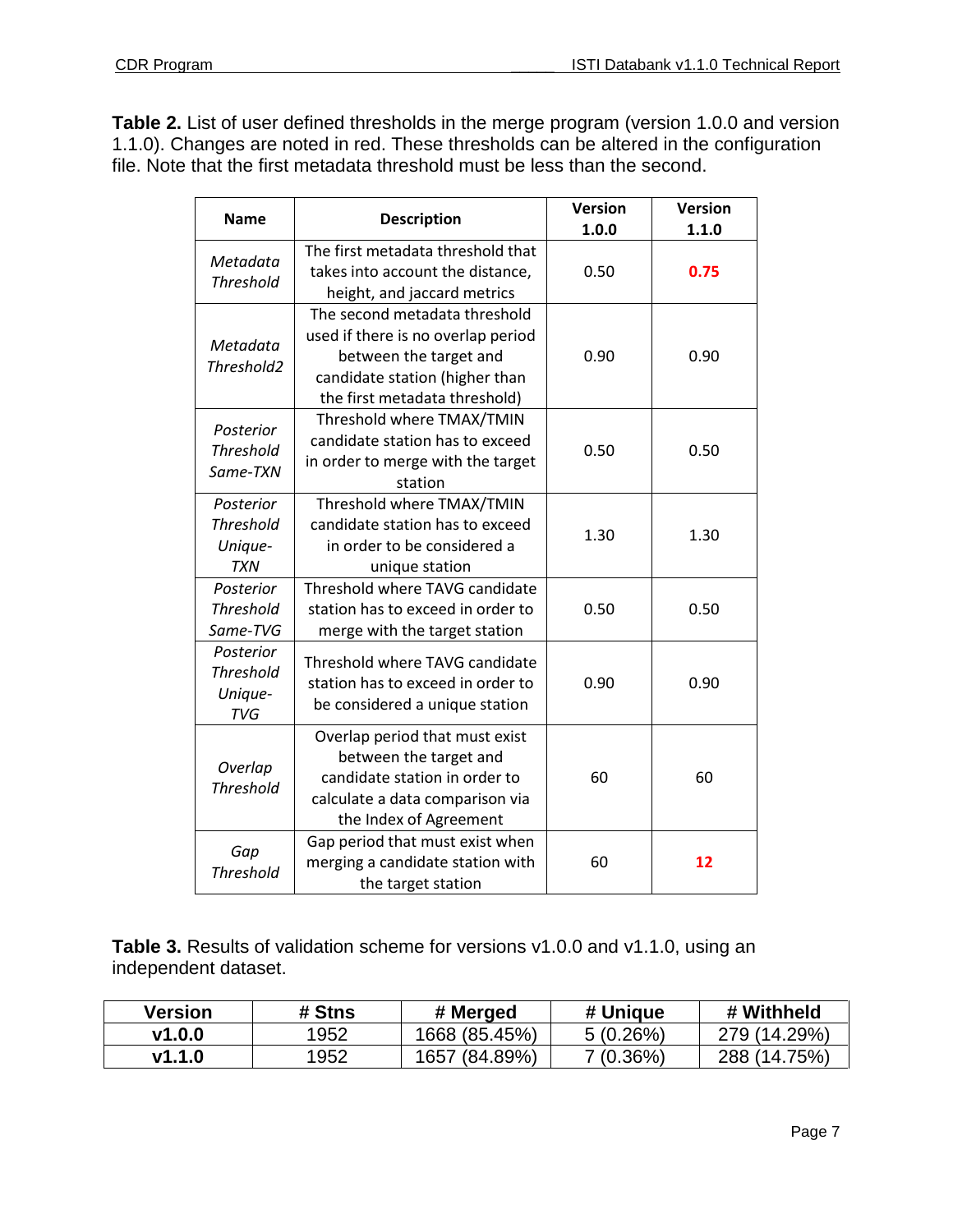## **7. Figures**



#### **Stage Three Monthly v1.1.0**

**Figure 1.** Location of all stations in the recommended Stage Three component of the databank. The color corresponds to the number of years of data available for each station. Stations with longer periods of record mask stations with shorter periods of record when they are in approximate identical locations.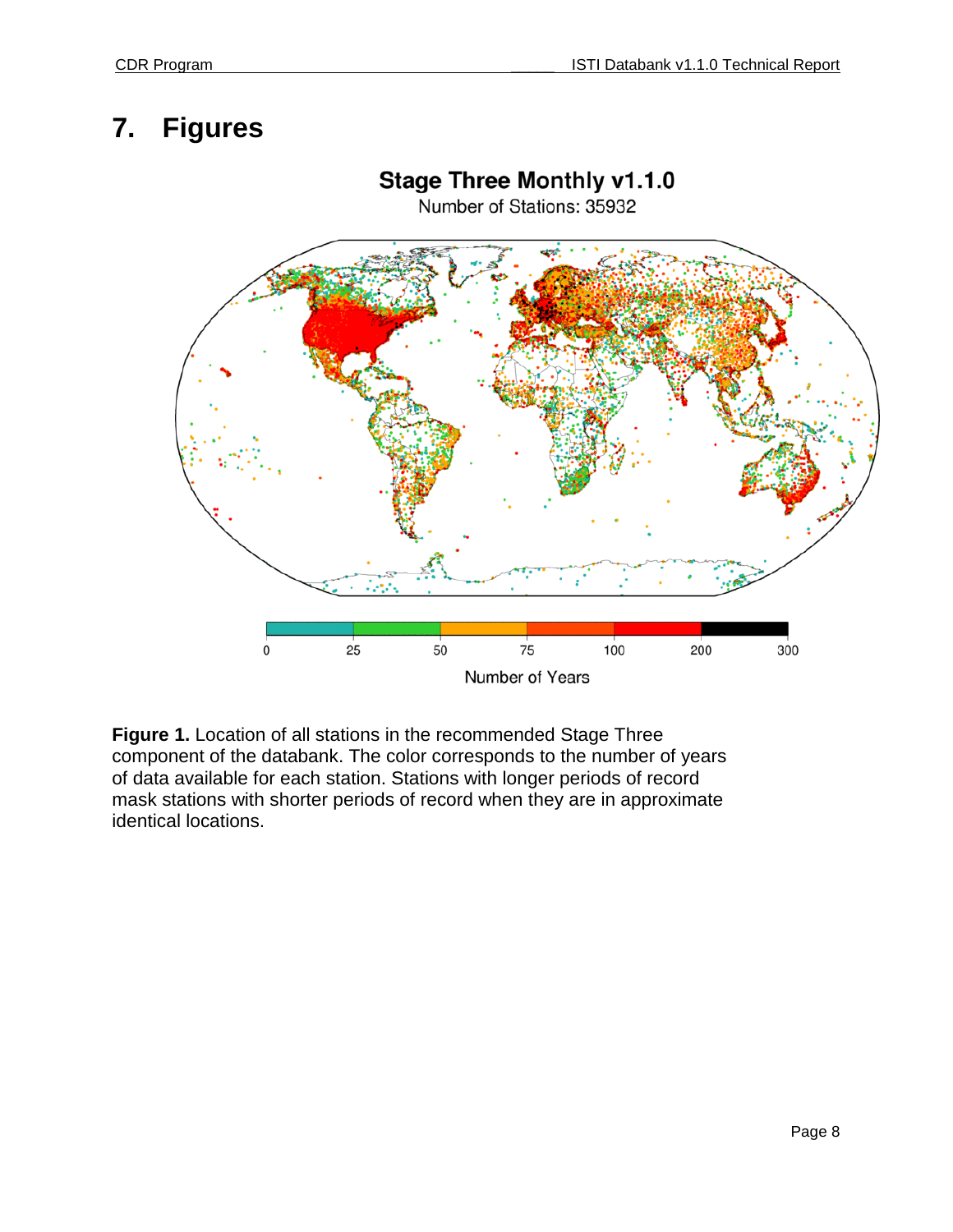

**Number of Stations** 

**Figure 2.** Station count of recommended merge v1.1.0 by year from 1850 to 2014, compared to version 1.0.0, along with GHCN-M version 3